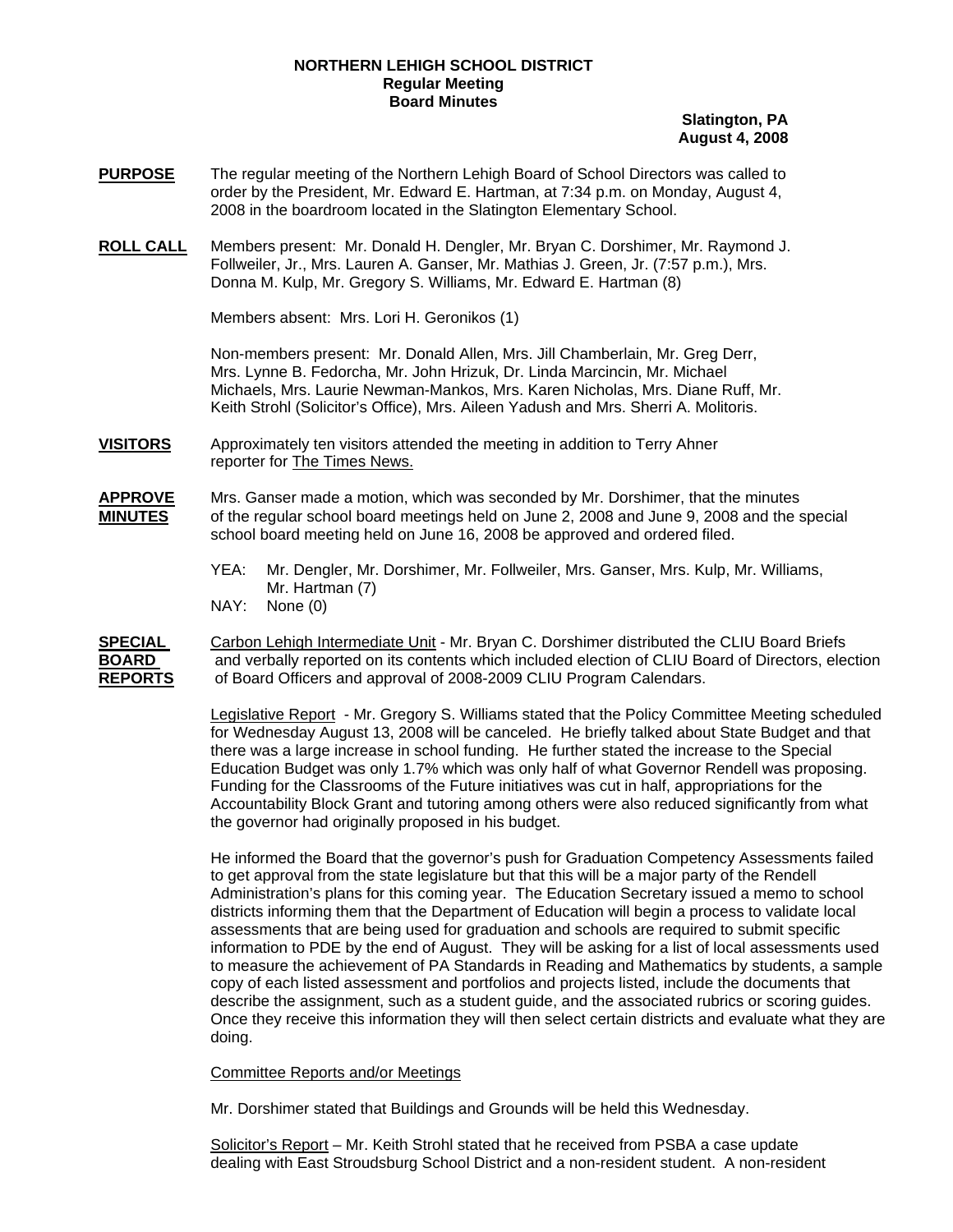| <b>SPECIAL</b> |
|----------------|
| <b>BOARD</b>   |
| <b>REPORTS</b> |
| (cont.)        |

**SPECIAL** student staying with someone that is not a legal guardian or parent is allowed to attend a school district if the student is staying free of compensation with the guardian. In East **REPORTS** Stroudsburg a student was staying with a grandmother who was not a legal guardian but **(cont.)** the student was getting court ordered support. The court determined that court ordered support is not considered payment for taking care of the child.

Federal and Other Programs Update - Mrs. Lynne B. Fedorcha distributed her written report. She reported that we received a 1.3% decrease in our Accountability Block Grant for this year which eliminated some professional development money in that budget. The decrease in the Educational Assistance Program which is the district's tutoring money was only a few hundred dollars less but that decrease will not hurt the operation of the program. Title I received a 2.07% decrease. She talked about receiving a grant for the Sylvan-Dell eBook Grant. We did not receive the additional Pre-K Counts grant that the district applied for this year. Dr. Deanna Quay wrote and received an Environmental Protection Agency Schools Chemical Cleanout Campaign Project Grant which will help her safely identify and dispose of hazardous chemicals. The preliminary AYP report indicates that again Northern Lehigh has met the targets. Lastly she talked about disposal of unused reading textbooks. Administration is asking for the textbooks to be sold, donated or sent to recycling.

Mr. Dorshimer made a motion, which was seconded by Mrs. Ganser that administration be allowed to sell, donate or recycle unused textbooks and a list of these books provided to the Board.

 YEA: Mr. Dengler, Mr. Dorshimer, Mr. Follweiler, Mrs. Ganser, Mrs. Kulp, Mr. Williams, Mr. Hartman (7)

NAY: None (0)

Superintendent's Report – Mr. Michael W. Michaels

Mr. Michaels shared with the Board and community that Mrs. Laurie Newman-Mankos and her Special Education Plan which is a part of the Strategic Plan has been approved by PDE.

 He reported that he has met with various administrators within the district and everything is going well. He has toured the outside and insides of the complex. He has been at different community events throughout the district and met with various citizens groups and individual citizens over the past month. He stated that he has been actively listening to people and it has been very beneficial and an eye opening experience to meet and hear the needs of the community. He stated he will give a more formal report at the end of his initial three months.

> Mr. Hartman stated that the board was in executive session prior to tonight's meeting to discuss some personnel issues.

**PERSONNEL** Mr. Dorshimer made a motion, which was seconded by Mrs. Ganser, that the Board of Education approves the following personnel items:

| Change         | Roxanne Sagala                                                                           |                                                               |  |  |  |
|----------------|------------------------------------------------------------------------------------------|---------------------------------------------------------------|--|--|--|
| In.            | From:                                                                                    | Full Time Art Teacher - Senior High School                    |  |  |  |
| Employment     | To:                                                                                      | Half Time Art Teacher - Senior High School                    |  |  |  |
| <b>Status</b>  | Salary:                                                                                  | \$20,950* (Step 8B - on the 2008-2009 CBA<br>Salary Schedule) |  |  |  |
|                | Effective:                                                                               | August 25, 2008                                               |  |  |  |
|                | *This amount is half of the step 8B Salary on the CBA Salary Schedule which is \$41,900. |                                                               |  |  |  |
| Administrative | <b>Timothy Weaber</b>                                                                    |                                                               |  |  |  |
| Transfer -     | From:                                                                                    | $4m$ Grade Teacher                                            |  |  |  |
| Instructional  | To:                                                                                      | Technology Teacher Grades 3-6/District-wide Technology        |  |  |  |
|                |                                                                                          | Mentor, Accountability Block Grant Funded One year position   |  |  |  |
|                | Salary:                                                                                  | \$53,000 (Step 12 Masters on the 2008-2009 CBA                |  |  |  |
|                |                                                                                          | Salary Schedule) no change in salary                          |  |  |  |
|                | Effective:                                                                               | August 25, 2008                                               |  |  |  |
|                | <b>Termination Date:</b>                                                                 | On or about June 15, 2009                                     |  |  |  |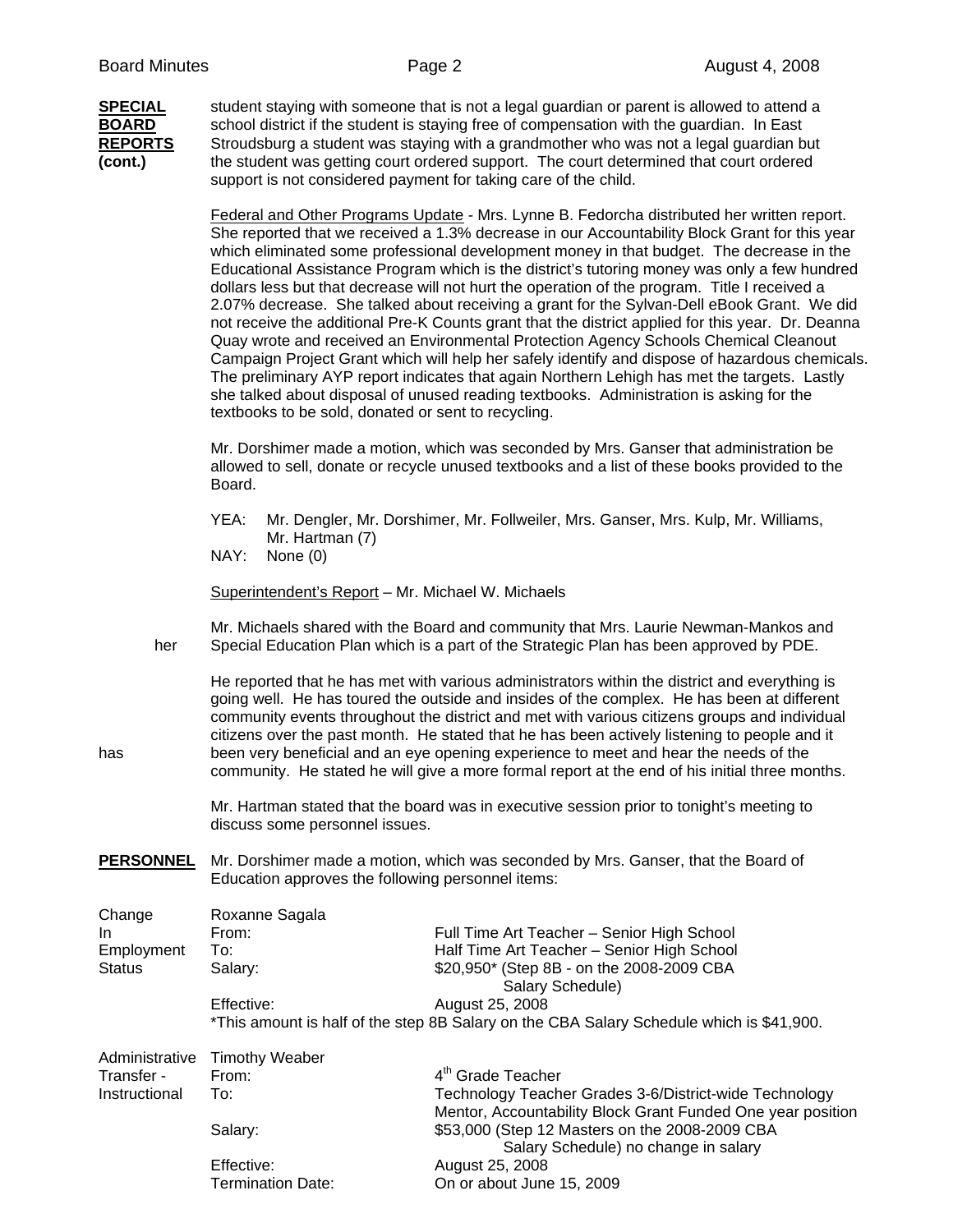| <b>PERSONNEL</b><br>(cont.)<br>Non- | <b>Robin Schultz</b>                                          |                                                                                                                                            |  |
|-------------------------------------|---------------------------------------------------------------|--------------------------------------------------------------------------------------------------------------------------------------------|--|
| Instructional                       | From:                                                         | Personal Care Assistant for Student #2090123                                                                                               |  |
|                                     |                                                               | Personal Care Assistant for Student #2190074                                                                                               |  |
|                                     | To:<br>Salary:                                                | \$10.96*/Per Hour/6 1/2 Hours Per Day/5 Days Per Week<br>(no change in salary)                                                             |  |
|                                     | Effective:                                                    | August 25, 2008                                                                                                                            |  |
|                                     | Elizabeth Tranthum<br>From:                                   | <b>High School Special Education Learning Support Aide</b>                                                                                 |  |
|                                     | To:                                                           | Shared Classroom Instructional Aide between the Middle<br>School and Slatington Elementary - New Position                                  |  |
|                                     | Salary:                                                       | \$9.88*/Per Hour/6 1/2 Hours Per Day/5 Days Per Week<br>(2005-2008 Educational Support Staff Memorandum of Understanding)                  |  |
|                                     | Effective:                                                    | August 25, 2008                                                                                                                            |  |
|                                     | <b>Tracy DeLans</b>                                           |                                                                                                                                            |  |
|                                     | From:                                                         | Personal Care Assistant, Student no longer need services                                                                                   |  |
|                                     | To:                                                           | Special Education Aide Slatington Elementary School,<br>replacing Michele Custer who resigned                                              |  |
|                                     | Salary:                                                       | \$9.88*/Per Hour/6 1/2 Hours Per Day/5 Days Per Week<br>(2005-2008 Educational Support Staff Memorandum of Understanding)                  |  |
|                                     | Effective:                                                    | August 25, 2008                                                                                                                            |  |
|                                     | <b>Margaret Blose</b>                                         |                                                                                                                                            |  |
|                                     | From:                                                         | Personal Care Assistant for Student #1990025 who no longer<br>needs services                                                               |  |
|                                     | To:                                                           | Personal Care Assistant for Student #2190021                                                                                               |  |
|                                     | Salary:                                                       | \$9.88*/Per Hour/6 1/2 Hours Per Day/5 Days Per Week                                                                                       |  |
|                                     |                                                               | (no change in salary)                                                                                                                      |  |
|                                     | Effective:                                                    | August 25, 2008                                                                                                                            |  |
|                                     | approved.                                                     | *Last year's rates will apply until a new Education Support Staff Memorandum of Understanding is                                           |  |
|                                     | Appointments- Susan Bachman                                   | Temporary Vacancy Replacement                                                                                                              |  |
| Instructional                       | Assignment:                                                   | 4 <sup>th</sup> grade Slatington Elementary replacing Timothy Weaber who<br>was administratively transferred for the 2008-2009 school year |  |
|                                     | Salary:                                                       | \$40,500 (Step 1 Bachelors on the 2008-2009 CBA<br>Salary Schedule)                                                                        |  |
|                                     | Effective:                                                    | August 25, 2008                                                                                                                            |  |
|                                     | <b>Termination Date:</b>                                      | On or about June 15, 2009                                                                                                                  |  |
|                                     | Rachel Reiter*                                                | <b>Temporary Professional Employee</b>                                                                                                     |  |
|                                     | Assignment:                                                   | Middle School/High School Vocal Music Teacher, replacing<br>Megan Hauck who has resigned                                                   |  |
|                                     | Salary:                                                       | \$40,500 (Step 1 Bachelors on the 2008-2009 CBA<br>Salary Schedule)                                                                        |  |
|                                     | <b>Effective Date:</b><br>*Pending Verification of Clearances | August 20, 2008                                                                                                                            |  |
| Non-                                | Denise Hoffman** ***                                          |                                                                                                                                            |  |
| Instructional                       | Assignment:                                                   | First Grade Instructional Classroom Aide - New Position<br>in 2008/2009 Budget                                                             |  |
|                                     | Salary:                                                       | \$9.88*/Per Hour/6 1/2 Hours Per Day/5 Days Per Week                                                                                       |  |
|                                     | Effective:                                                    | (2005-2008 Educational Support Staff Memorandum of Understanding)<br>August 25, 2008                                                       |  |
|                                     | Nicole Reily** ***                                            |                                                                                                                                            |  |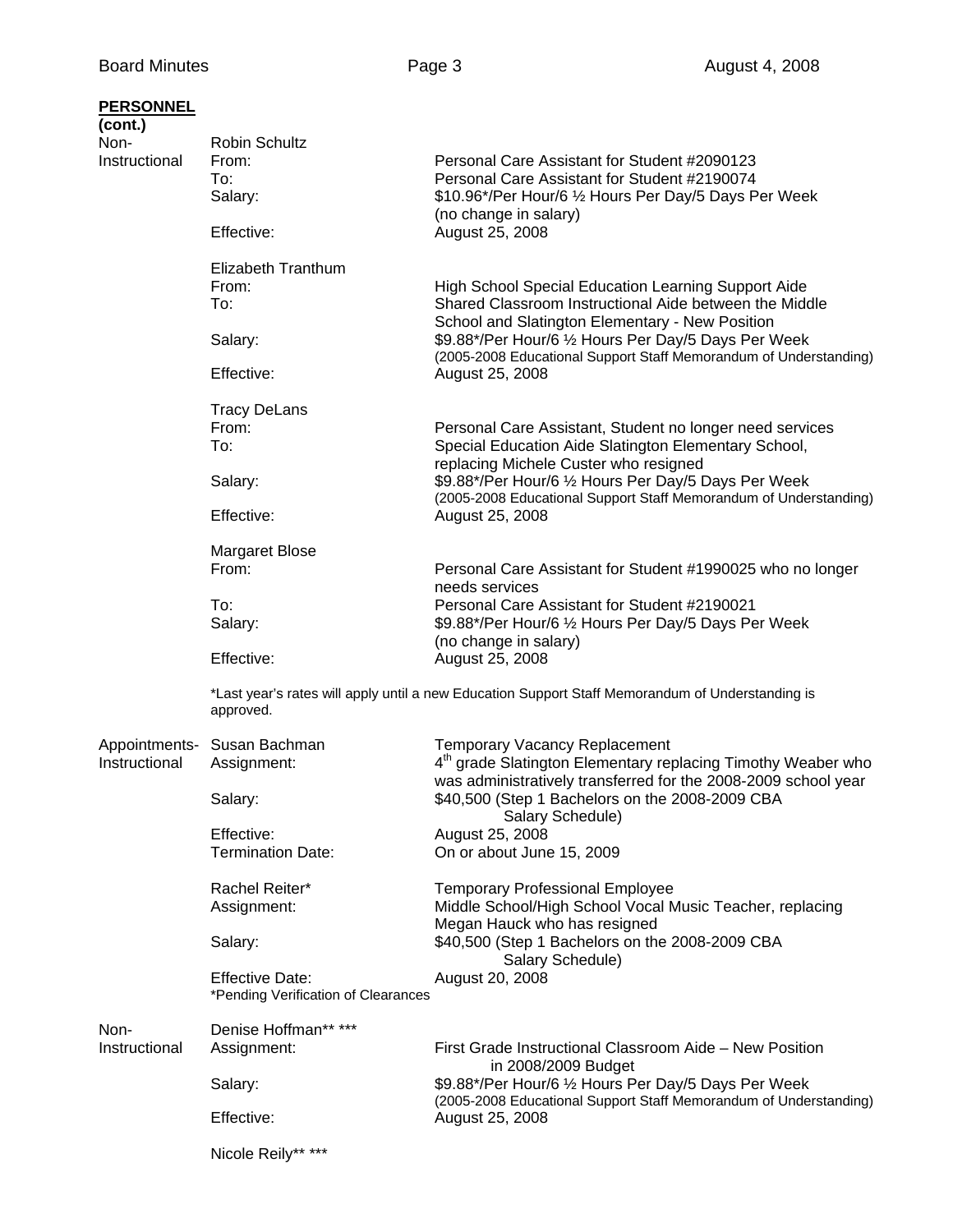|                                                                     | Assignment:                                                                                                                                                                                                                                                               | Second Grade Instructional Classroom Aide - New Position<br>in 2008/2009 Budget                                                                                                                  |  |  |  |  |
|---------------------------------------------------------------------|---------------------------------------------------------------------------------------------------------------------------------------------------------------------------------------------------------------------------------------------------------------------------|--------------------------------------------------------------------------------------------------------------------------------------------------------------------------------------------------|--|--|--|--|
| <b>PERSONNEL</b><br>(cont.)                                         | Salary:                                                                                                                                                                                                                                                                   | \$9.88*/Per Hour/6 1/2 Hours Per Day/5 Days Per Week<br>(2005-2008 Educational Support Staff Memorandum of Understanding)                                                                        |  |  |  |  |
|                                                                     | Effective:                                                                                                                                                                                                                                                                | August 25, 2008                                                                                                                                                                                  |  |  |  |  |
|                                                                     | Donna Lobach-Berger**<br>Assignment:                                                                                                                                                                                                                                      | Personal Care Assistant for Student #2090123, replacing                                                                                                                                          |  |  |  |  |
|                                                                     | Salary:                                                                                                                                                                                                                                                                   | Robin Schult who was administratively transferred<br>\$9.88*/Per Hour/6 1/2 Hours Per Day/5 Days Per Week<br>(2005-2008 Educational Support Staff Memorandum of Understanding)                   |  |  |  |  |
|                                                                     | Effective:                                                                                                                                                                                                                                                                | August 25, 2008                                                                                                                                                                                  |  |  |  |  |
|                                                                     | Jonell Dye** ***                                                                                                                                                                                                                                                          |                                                                                                                                                                                                  |  |  |  |  |
|                                                                     | Assignment:                                                                                                                                                                                                                                                               | Personal Care Assistant for Student #2190093 - New Position<br>in 2008/2009 Budget                                                                                                               |  |  |  |  |
|                                                                     | Salary:                                                                                                                                                                                                                                                                   | \$9.88*/Per Hour/6 1/2 Hours Per Day/5 Days Per Week<br>(2005-2008 Educational Support Staff Memorandum of Understanding)                                                                        |  |  |  |  |
|                                                                     | Effective:                                                                                                                                                                                                                                                                | August 25, 2008                                                                                                                                                                                  |  |  |  |  |
|                                                                     | Claudia Young**                                                                                                                                                                                                                                                           |                                                                                                                                                                                                  |  |  |  |  |
|                                                                     | Assignment:                                                                                                                                                                                                                                                               | High School Cafeteria/Hall Monitor, replacing Donna Ondrasik<br>who resigned                                                                                                                     |  |  |  |  |
|                                                                     | Salary:                                                                                                                                                                                                                                                                   | \$9.88*/Per Hour/3 Hours Per Day/5 Days Per Week<br>(2005-2008 Educational Support Staff Memorandum of Understanding)                                                                            |  |  |  |  |
|                                                                     | Effective:                                                                                                                                                                                                                                                                | August 25, 2008                                                                                                                                                                                  |  |  |  |  |
|                                                                     | *Last year's rates will apply until a new Education Support Staff Memorandum of Understanding is<br>approved.                                                                                                                                                             |                                                                                                                                                                                                  |  |  |  |  |
|                                                                     | **60 day probationary period ending on or about November 25, 2008<br>*** Pending Verification of Clearances                                                                                                                                                               |                                                                                                                                                                                                  |  |  |  |  |
| Resignation/<br>Retirement                                          | Accept the resignation of Michele Custer from her position as 4 <sup>th</sup> Grade Special Education Learning<br>Support Aide, effective immediately. Ms. Custer is a certified teacher who would like to substitute<br>within our district as an instructional teacher. |                                                                                                                                                                                                  |  |  |  |  |
| September<br>position with                                          | the Easton Area School District.                                                                                                                                                                                                                                          | Accept the resignation of Michelle Fleck from her position as K-6 ESL Teacher, effective<br>16, 2008, or as soon as a replacement can be found. Mrs. Fleck has accepted an ESL                   |  |  |  |  |
|                                                                     | Accept the resignation of Megan Hauck from her position as Middle School/High School Vocal<br>Music Teacher, effective August 22, 2008. Mrs. Hauck has accepted a teaching position at Midd-<br>West School District in Middleburg, PA                                    |                                                                                                                                                                                                  |  |  |  |  |
|                                                                     |                                                                                                                                                                                                                                                                           | Accept the resignation of Kristin Skinker from her position as Middle School 8th Grade Earth &<br>Space Science Teacher, effective September 20, 2008, or as soon as a replacement can be found. |  |  |  |  |
| Rescind<br>Co-Curricular<br>Appointment/<br>Volunteers<br>2008-2009 | Rescind the appointment of Hassan Mouahhid from his position as Assistant Boys Soccer<br>Coach for the 2008-2009 school year which was originally approved at the January 7, 2008<br>board meeting.                                                                       |                                                                                                                                                                                                  |  |  |  |  |
|                                                                     | Rescind the appointment of Douglas Reynolds from his position as Assistant Football Coach<br>for the 2008-2009 school year which was originally approved at the January 7, 2008 board<br>meeting.                                                                         |                                                                                                                                                                                                  |  |  |  |  |
|                                                                     | Rescind the appointment of Andrew Lynn from his position as Shared-Assistant Football Coach<br>for the 2008-2009 school year which was originally approved at the January 7, 2008 board<br>meeting.                                                                       |                                                                                                                                                                                                  |  |  |  |  |
| board                                                               | meeting.                                                                                                                                                                                                                                                                  | Rescind the appointment of Alden Farber from his position as Volunteer Assistant Football Coach<br>for the 2008-2009 school year which was originally approved at the January 7, 2008            |  |  |  |  |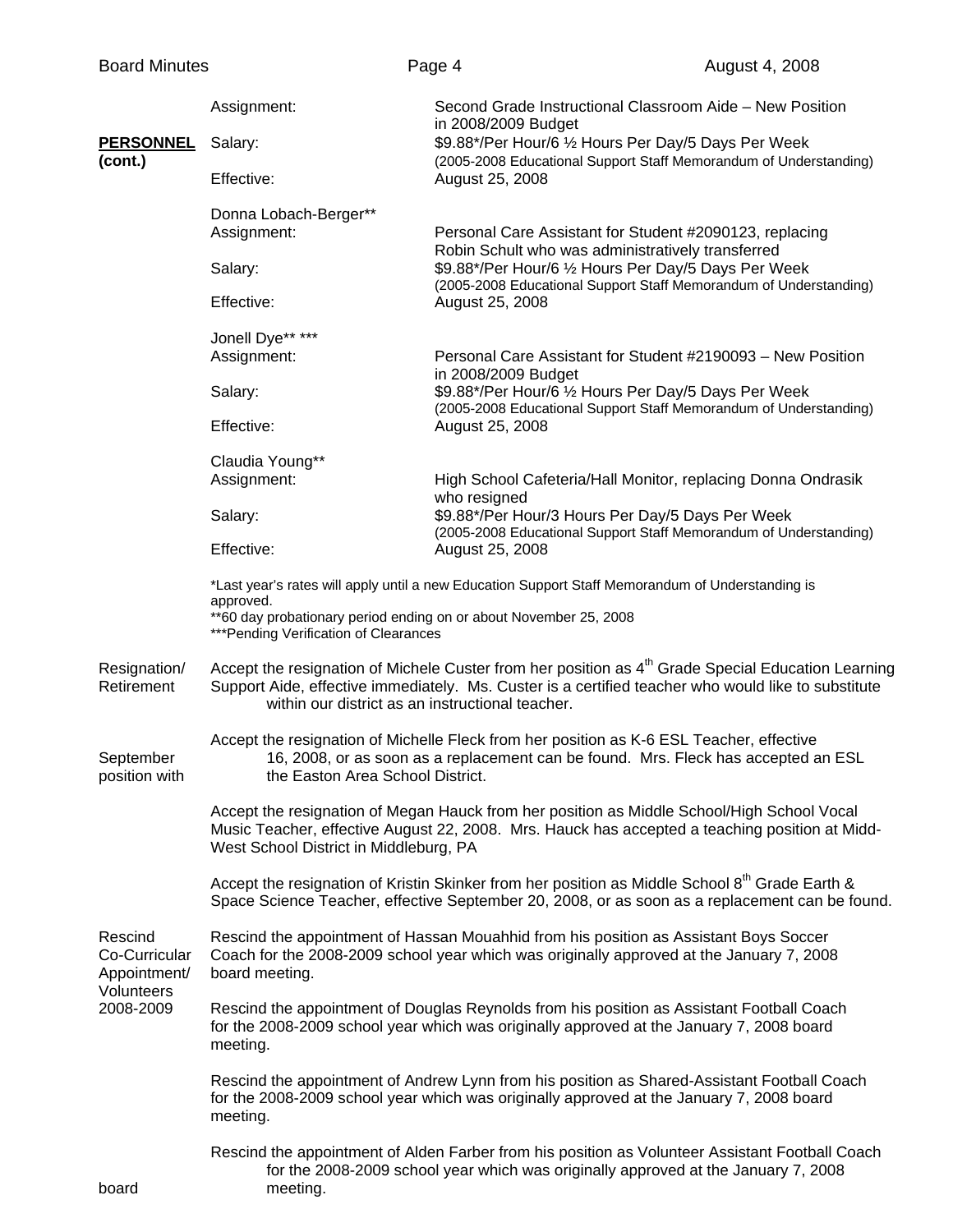#### **PERSONNEL**

| (cont.)       |                                         |                                                                       |                            |
|---------------|-----------------------------------------|-----------------------------------------------------------------------|----------------------------|
| Co-Curricular | Andrew Lynn                             | <b>Assistant Football Coach</b>                                       | \$4,294.97                 |
| Appointments  | Alden Farber                            | <b>Assistant Football Coach-Shared</b>                                | \$2,147.49                 |
| 2008-2009     | Michael Lehtonen                        | <b>Head Track Coach</b>                                               | \$4,406.09                 |
|               | David Oertner                           | <b>Assistant Track Coach</b>                                          | \$2,789.69                 |
|               | Douglas Reynolds                        | <b>Assistant Track Coach</b>                                          | \$2,789.69                 |
|               | Michael Bonner                          | <b>Assistant Track Coach</b>                                          | \$2,789.69                 |
|               | <b>Scott Gerould</b>                    | <b>Assistant Track Coach</b>                                          | \$2,789.69                 |
|               | Erv Prutzman                            | <b>Head Baseball Coach</b><br>Assistant Baseball Coach                | \$4,406.09                 |
|               | Stephen Hluschak<br>Gregory King        | Assistant Baseball Coach                                              | \$2,789.69<br>\$2,789.69   |
|               | <b>Brian Schell</b>                     | <b>Head Softball Coach</b>                                            | \$4,406.09                 |
|               | <b>Bob Hicks</b>                        | <b>Assistant Softball Coach</b>                                       | \$2,789.69                 |
|               | Jonathan DeFrain                        | <b>Assistant Softball Coach</b>                                       | \$2,789.69                 |
|               | <b>John Sitaras</b>                     | <b>Head Girls Soccer Coach</b>                                        | \$4,776.84                 |
|               | Candice Longworth                       | <b>Assistant Girls Soccer Coach</b>                                   | \$2,653.80                 |
|               | Candice Longwoth                        | <b>Assistant Boys Soccer Coach</b>                                    | \$2,653.80                 |
|               | Andrew Kern                             | Middle School Web Page Advisor                                        | \$387.45                   |
|               | David Carroll                           | Senior High Band Advisor                                              | \$4,527.63                 |
|               | Scott DeLong                            | Debate Advisor                                                        | \$1,325.16                 |
|               | <b>Renee Evans</b>                      | Sr. High Fall Intramurals - Tennis                                    | \$<br>774.09               |
|               | <b>Renee Evans</b>                      | Sr. High Spring Intramurals - Tennis                                  | \$<br>774.09               |
|               | <b>Babette Guss</b>                     | Senior High Yearbook                                                  | \$2,304.02                 |
|               | <b>Todd Herzog</b>                      | Sr. High Spring Intramurals - Weightlifting                           | 774.09<br>\$               |
|               | <b>Todd Herzog</b>                      | Sr. High Fall Intramurals - Weightlifting                             | \$<br>774.09               |
|               | Stephen Hluschak                        | Sr. High Winter Intramurals - Weightlifting                           | \$<br>774.09               |
|               | Michael Lehtonen                        | Sr. High Winter Intramurals - Winter Track                            | \$<br>774.09               |
|               | <b>Richard Oertner</b>                  | Sr. High Fall Intramurals - Basketball                                | \$<br>774.09               |
|               | Julianne Mixtacki                       | Senior Class Play Advisor                                             | \$1,409.85                 |
|               | Julianne Mixtacki                       | Senior High Musical Director                                          | \$2,652.46                 |
|               | Eric Schmidt                            | <b>SADD Advisor</b>                                                   | \$<br>530.76               |
|               | Lana Schmidt                            | German Exchange Club Advisor                                          | \$<br>731.19               |
|               | Joseph Tout                             | Sr. High Spring Intramurals - Weightlifting                           | \$<br>774.09               |
|               | Joseph Tout                             | Sr. High Winter Intramurals - Weightlifting                           | \$<br>774.09               |
|               | <b>Rachel Reiter</b>                    | Senior High Chorus Advisor                                            | \$1,656.45                 |
|               | <b>Richard Oertner</b>                  | Head Boy's Basketball Coach                                           | \$6,608.64                 |
|               | <b>Richard Mantz</b>                    | Assistant Boy's Basketball Coach                                      | \$4,294.97                 |
|               | Dennis Rehrig                           | Assistant Boy's Basketball Coach                                      | \$4,294.97                 |
|               | David Oertner                           | Head Girl's Basketball Coach                                          | \$6,608.64                 |
|               | <b>Scott Gerould</b>                    | Assistant Girl's Basketball Coach                                     | \$4,294.97                 |
|               | <b>Todd Herzog</b>                      | <b>Head Wrestling Coach</b>                                           | \$6,608.64                 |
|               | <b>Brent Herzog</b>                     | <b>Assistant Wrestling Coach</b>                                      | \$4,294.97                 |
|               | <b>Robert Marlatt</b>                   | <b>Assistant Wrestling Coach</b>                                      | \$4,294.97                 |
|               | LeAnn Hock                              | <b>Cheerleading Advisor-Shared Stipend</b>                            | \$1,460.25                 |
|               | Kathi Neff                              | <b>Cheerleading Advisor-Shared Stipend</b>                            | \$1,460.25                 |
|               | Joe Krempasky                           | MS Boy's Basketball-Shared Stipend                                    | \$1,445.51                 |
|               | <b>Richard Roberts</b>                  | MS Boy's Basketball-Shared Stipend                                    | \$1,445.51                 |
|               | Jason Reinhard                          | <b>MS Girl's Basketball Coach</b>                                     | \$4,290.81                 |
|               | Scott DeLong                            | <b>National Honor Society</b>                                         | \$<br>472.82               |
|               | Candice Longworth                       | Senior Class Advisor                                                  | \$<br>606.83               |
|               | <b>Babette Guss</b>                     | Senior Class Advisor                                                  | \$<br>606.83               |
|               | Ellen Yenser                            | <b>Junior Class Advisor</b>                                           | \$<br>606.83<br>\$         |
|               | Amy Zeiser                              | Sophomore Class Advisor                                               | 606.83<br>\$               |
|               | Eric Schmidt                            | Sophomore Class Advisor                                               | 606.83                     |
|               | <b>Denise Turoscy</b><br>Denise Turoscy | <b>SH Scholastic Scrimmage Advisor</b><br><b>SH Newspaper Advisor</b> | \$<br>774.09<br>\$1,740.08 |
|               | David Carroll                           | <b>MS Band Director</b>                                               | \$<br>662.58               |
|               | Kristin Hubbs                           | <b>MS Yearbook Advisor</b>                                            | \$<br>774.09               |
|               |                                         |                                                                       |                            |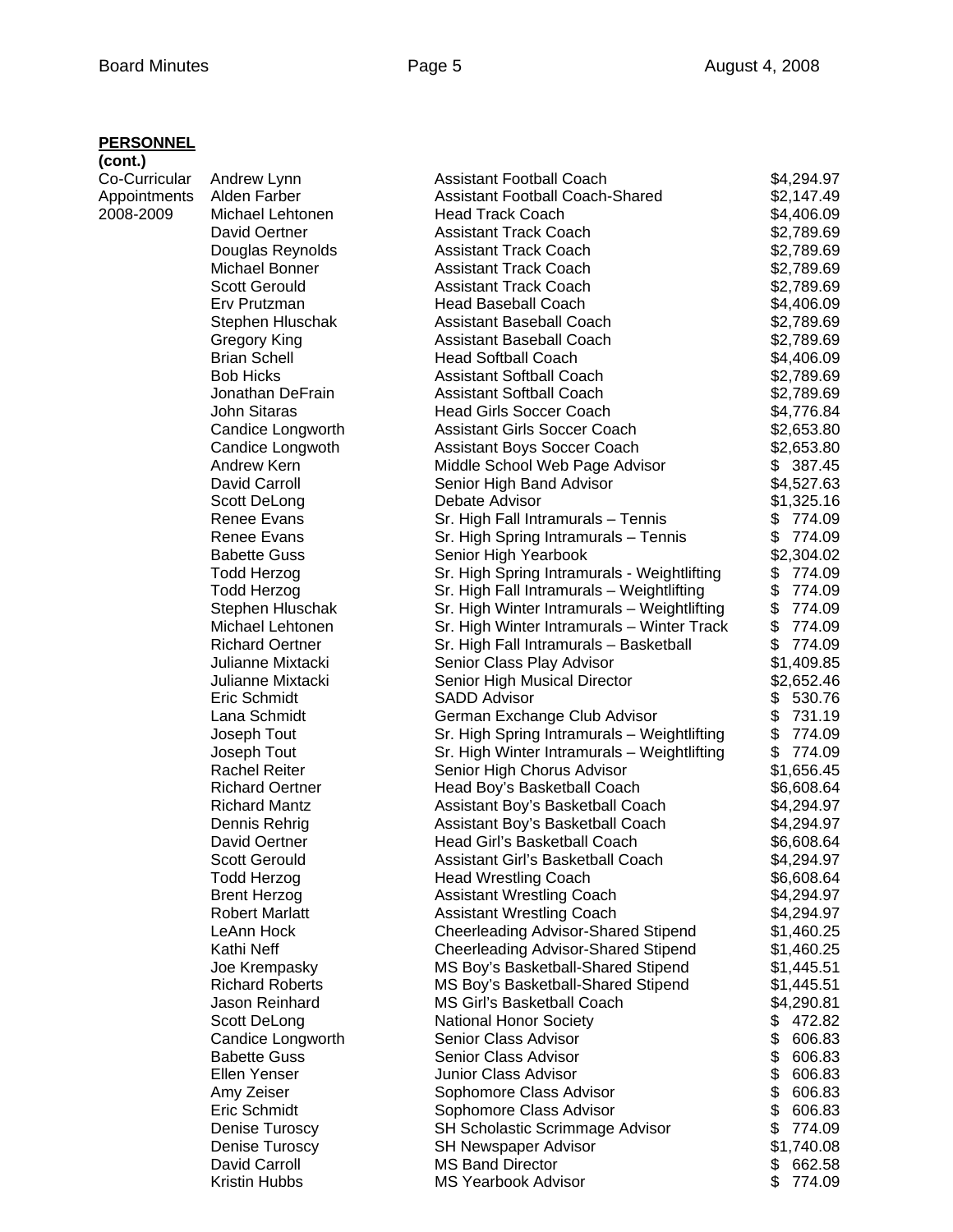| Co-Curricular<br>Robert Sutjak, Jr*<br><b>Assistant Football Coach</b><br>Volunteers<br>Jessica Schoenberger<br><b>Assistant Track Coach</b><br>2008-2009<br><b>Gary Andrew</b><br>Assistant Basketball Coach<br>Melissa DeFrain<br><b>Assistant Softball Coach</b><br>Gary Warmkessel<br><b>Assistant Softball Coach</b><br>Niccole Chirico<br><b>Assistant Softball Coach</b><br>Pete Reese<br>Assistant Boys Basketball Coach<br>Assistant Boys Basketball Coach<br>Robert Hughes<br><b>Assistant Cheerleading Advisor</b><br>Lil Borger<br>Ivan Chleboe<br><b>Assistant Wrestling Coach</b><br>Patrick Wanamaker<br>Assistant Boy's Basketball Coach<br><b>Assistant Football Coach</b><br>Ryan VanNorman<br>Karen Gill<br>Refreshment Stand Manager<br>Dawn Remaley<br>Refreshment Stand Manager<br>Assistant Boy's Soccer Coach<br>Stan Montrom, Jr.<br>Kelly Follweiler<br>Refreshment Stand Manager<br>Stand Montrom, Jr.<br><b>Assistant Girl's Soccer Coach</b><br><b>Shirley Snyder</b><br><b>Interact Advisor</b><br><b>Justin Maurer</b><br>All School Play/Musical Advisor<br>*Pending Verification of Clearances.<br>Approve to appoint Diana Beltran as the Administrative Detention Supervisor in the senior<br>high school. She will work Tuesday and Thursday from 2:30 p.m. to 4:00 p.m. throughout the<br>Administrative<br>2008-2009 school year that warrants detention coverage. Salary will be \$20.00 per hour worked.<br>Detention<br>Supervisor<br>Middle School<br>Approve to appoint Lisa Martinez as the Administrative Detention Supervisor in the middle<br>school. She will work Monday and Wednesday from 2:20 p.m. to 3:20 p.m. throughout the<br>2008-2009 school year that warrants detention coverage. Salary will be \$20.00 per hour worked.<br>Approve to appoint Patricia Eby-Manescu as the Secondary Saturday Detention Monitor for<br>Saturday<br>Detention<br>the middle school and senior high school for the 2007-2008 school year, working 3 hours<br>every<br>Saturday that warrants detention coverage. Salary will be \$20.00 per hour worked.<br>Monitor<br>Approve to appoint Diana Beltran as the Substitute Secondary Saturday Detention Monitor for<br>the middle school and senior high school for the 2008-2009 school year, working as a substitute<br>for 3 hours every Saturday that warrants substitute detention coverage. Salary will be \$20.00 per<br>hour worked.<br>Acknowledge the following teachers who have completed the requirements per the Collective<br>Salary<br>Bargaining Agreement that would entitle them to a salary increase for the 2008-2009 school year:<br>Adjustments<br>Michael Mengel<br>Step 6B<br>From:<br>To:<br>Step 6B+24<br>Nicole Kovich<br>From:<br>Step 5B+24<br>To:<br>Step 5M<br>Regina Wehr<br>From:<br>Step 6B+24<br>To:<br>Step 6M |                  | <b>Rachel Reiter</b><br>Lora Krum | <b>MS Chorus Advisor</b><br><b>Elementary Chorus Advisor</b> | \$<br>662.58<br>566.09<br>\$. |  |
|-----------------------------------------------------------------------------------------------------------------------------------------------------------------------------------------------------------------------------------------------------------------------------------------------------------------------------------------------------------------------------------------------------------------------------------------------------------------------------------------------------------------------------------------------------------------------------------------------------------------------------------------------------------------------------------------------------------------------------------------------------------------------------------------------------------------------------------------------------------------------------------------------------------------------------------------------------------------------------------------------------------------------------------------------------------------------------------------------------------------------------------------------------------------------------------------------------------------------------------------------------------------------------------------------------------------------------------------------------------------------------------------------------------------------------------------------------------------------------------------------------------------------------------------------------------------------------------------------------------------------------------------------------------------------------------------------------------------------------------------------------------------------------------------------------------------------------------------------------------------------------------------------------------------------------------------------------------------------------------------------------------------------------------------------------------------------------------------------------------------------------------------------------------------------------------------------------------------------------------------------------------------------------------------------------------------------------------------------------------------------------------------------------------------------------------------------------------------------------------------------------------------------------------------------------------------------------------------------------------------------------------------------------------------------------------------------------------------------------------------------------------------------------------------------------------------------------------------------|------------------|-----------------------------------|--------------------------------------------------------------|-------------------------------|--|
|                                                                                                                                                                                                                                                                                                                                                                                                                                                                                                                                                                                                                                                                                                                                                                                                                                                                                                                                                                                                                                                                                                                                                                                                                                                                                                                                                                                                                                                                                                                                                                                                                                                                                                                                                                                                                                                                                                                                                                                                                                                                                                                                                                                                                                                                                                                                                                                                                                                                                                                                                                                                                                                                                                                                                                                                                                               | <b>PERSONNEL</b> |                                   |                                                              |                               |  |
|                                                                                                                                                                                                                                                                                                                                                                                                                                                                                                                                                                                                                                                                                                                                                                                                                                                                                                                                                                                                                                                                                                                                                                                                                                                                                                                                                                                                                                                                                                                                                                                                                                                                                                                                                                                                                                                                                                                                                                                                                                                                                                                                                                                                                                                                                                                                                                                                                                                                                                                                                                                                                                                                                                                                                                                                                                               | (cont.)          |                                   |                                                              |                               |  |
|                                                                                                                                                                                                                                                                                                                                                                                                                                                                                                                                                                                                                                                                                                                                                                                                                                                                                                                                                                                                                                                                                                                                                                                                                                                                                                                                                                                                                                                                                                                                                                                                                                                                                                                                                                                                                                                                                                                                                                                                                                                                                                                                                                                                                                                                                                                                                                                                                                                                                                                                                                                                                                                                                                                                                                                                                                               |                  |                                   |                                                              |                               |  |
|                                                                                                                                                                                                                                                                                                                                                                                                                                                                                                                                                                                                                                                                                                                                                                                                                                                                                                                                                                                                                                                                                                                                                                                                                                                                                                                                                                                                                                                                                                                                                                                                                                                                                                                                                                                                                                                                                                                                                                                                                                                                                                                                                                                                                                                                                                                                                                                                                                                                                                                                                                                                                                                                                                                                                                                                                                               |                  |                                   |                                                              |                               |  |
|                                                                                                                                                                                                                                                                                                                                                                                                                                                                                                                                                                                                                                                                                                                                                                                                                                                                                                                                                                                                                                                                                                                                                                                                                                                                                                                                                                                                                                                                                                                                                                                                                                                                                                                                                                                                                                                                                                                                                                                                                                                                                                                                                                                                                                                                                                                                                                                                                                                                                                                                                                                                                                                                                                                                                                                                                                               |                  |                                   |                                                              |                               |  |
|                                                                                                                                                                                                                                                                                                                                                                                                                                                                                                                                                                                                                                                                                                                                                                                                                                                                                                                                                                                                                                                                                                                                                                                                                                                                                                                                                                                                                                                                                                                                                                                                                                                                                                                                                                                                                                                                                                                                                                                                                                                                                                                                                                                                                                                                                                                                                                                                                                                                                                                                                                                                                                                                                                                                                                                                                                               |                  |                                   |                                                              |                               |  |
|                                                                                                                                                                                                                                                                                                                                                                                                                                                                                                                                                                                                                                                                                                                                                                                                                                                                                                                                                                                                                                                                                                                                                                                                                                                                                                                                                                                                                                                                                                                                                                                                                                                                                                                                                                                                                                                                                                                                                                                                                                                                                                                                                                                                                                                                                                                                                                                                                                                                                                                                                                                                                                                                                                                                                                                                                                               |                  |                                   |                                                              |                               |  |
|                                                                                                                                                                                                                                                                                                                                                                                                                                                                                                                                                                                                                                                                                                                                                                                                                                                                                                                                                                                                                                                                                                                                                                                                                                                                                                                                                                                                                                                                                                                                                                                                                                                                                                                                                                                                                                                                                                                                                                                                                                                                                                                                                                                                                                                                                                                                                                                                                                                                                                                                                                                                                                                                                                                                                                                                                                               |                  |                                   |                                                              |                               |  |
|                                                                                                                                                                                                                                                                                                                                                                                                                                                                                                                                                                                                                                                                                                                                                                                                                                                                                                                                                                                                                                                                                                                                                                                                                                                                                                                                                                                                                                                                                                                                                                                                                                                                                                                                                                                                                                                                                                                                                                                                                                                                                                                                                                                                                                                                                                                                                                                                                                                                                                                                                                                                                                                                                                                                                                                                                                               |                  |                                   |                                                              |                               |  |
|                                                                                                                                                                                                                                                                                                                                                                                                                                                                                                                                                                                                                                                                                                                                                                                                                                                                                                                                                                                                                                                                                                                                                                                                                                                                                                                                                                                                                                                                                                                                                                                                                                                                                                                                                                                                                                                                                                                                                                                                                                                                                                                                                                                                                                                                                                                                                                                                                                                                                                                                                                                                                                                                                                                                                                                                                                               |                  |                                   |                                                              |                               |  |
|                                                                                                                                                                                                                                                                                                                                                                                                                                                                                                                                                                                                                                                                                                                                                                                                                                                                                                                                                                                                                                                                                                                                                                                                                                                                                                                                                                                                                                                                                                                                                                                                                                                                                                                                                                                                                                                                                                                                                                                                                                                                                                                                                                                                                                                                                                                                                                                                                                                                                                                                                                                                                                                                                                                                                                                                                                               |                  |                                   |                                                              |                               |  |
|                                                                                                                                                                                                                                                                                                                                                                                                                                                                                                                                                                                                                                                                                                                                                                                                                                                                                                                                                                                                                                                                                                                                                                                                                                                                                                                                                                                                                                                                                                                                                                                                                                                                                                                                                                                                                                                                                                                                                                                                                                                                                                                                                                                                                                                                                                                                                                                                                                                                                                                                                                                                                                                                                                                                                                                                                                               |                  |                                   |                                                              |                               |  |
|                                                                                                                                                                                                                                                                                                                                                                                                                                                                                                                                                                                                                                                                                                                                                                                                                                                                                                                                                                                                                                                                                                                                                                                                                                                                                                                                                                                                                                                                                                                                                                                                                                                                                                                                                                                                                                                                                                                                                                                                                                                                                                                                                                                                                                                                                                                                                                                                                                                                                                                                                                                                                                                                                                                                                                                                                                               |                  |                                   |                                                              |                               |  |
|                                                                                                                                                                                                                                                                                                                                                                                                                                                                                                                                                                                                                                                                                                                                                                                                                                                                                                                                                                                                                                                                                                                                                                                                                                                                                                                                                                                                                                                                                                                                                                                                                                                                                                                                                                                                                                                                                                                                                                                                                                                                                                                                                                                                                                                                                                                                                                                                                                                                                                                                                                                                                                                                                                                                                                                                                                               |                  |                                   |                                                              |                               |  |
|                                                                                                                                                                                                                                                                                                                                                                                                                                                                                                                                                                                                                                                                                                                                                                                                                                                                                                                                                                                                                                                                                                                                                                                                                                                                                                                                                                                                                                                                                                                                                                                                                                                                                                                                                                                                                                                                                                                                                                                                                                                                                                                                                                                                                                                                                                                                                                                                                                                                                                                                                                                                                                                                                                                                                                                                                                               |                  |                                   |                                                              |                               |  |
|                                                                                                                                                                                                                                                                                                                                                                                                                                                                                                                                                                                                                                                                                                                                                                                                                                                                                                                                                                                                                                                                                                                                                                                                                                                                                                                                                                                                                                                                                                                                                                                                                                                                                                                                                                                                                                                                                                                                                                                                                                                                                                                                                                                                                                                                                                                                                                                                                                                                                                                                                                                                                                                                                                                                                                                                                                               |                  |                                   |                                                              |                               |  |
|                                                                                                                                                                                                                                                                                                                                                                                                                                                                                                                                                                                                                                                                                                                                                                                                                                                                                                                                                                                                                                                                                                                                                                                                                                                                                                                                                                                                                                                                                                                                                                                                                                                                                                                                                                                                                                                                                                                                                                                                                                                                                                                                                                                                                                                                                                                                                                                                                                                                                                                                                                                                                                                                                                                                                                                                                                               |                  |                                   |                                                              |                               |  |
|                                                                                                                                                                                                                                                                                                                                                                                                                                                                                                                                                                                                                                                                                                                                                                                                                                                                                                                                                                                                                                                                                                                                                                                                                                                                                                                                                                                                                                                                                                                                                                                                                                                                                                                                                                                                                                                                                                                                                                                                                                                                                                                                                                                                                                                                                                                                                                                                                                                                                                                                                                                                                                                                                                                                                                                                                                               |                  |                                   |                                                              |                               |  |
|                                                                                                                                                                                                                                                                                                                                                                                                                                                                                                                                                                                                                                                                                                                                                                                                                                                                                                                                                                                                                                                                                                                                                                                                                                                                                                                                                                                                                                                                                                                                                                                                                                                                                                                                                                                                                                                                                                                                                                                                                                                                                                                                                                                                                                                                                                                                                                                                                                                                                                                                                                                                                                                                                                                                                                                                                                               |                  |                                   |                                                              |                               |  |
|                                                                                                                                                                                                                                                                                                                                                                                                                                                                                                                                                                                                                                                                                                                                                                                                                                                                                                                                                                                                                                                                                                                                                                                                                                                                                                                                                                                                                                                                                                                                                                                                                                                                                                                                                                                                                                                                                                                                                                                                                                                                                                                                                                                                                                                                                                                                                                                                                                                                                                                                                                                                                                                                                                                                                                                                                                               |                  |                                   |                                                              |                               |  |
|                                                                                                                                                                                                                                                                                                                                                                                                                                                                                                                                                                                                                                                                                                                                                                                                                                                                                                                                                                                                                                                                                                                                                                                                                                                                                                                                                                                                                                                                                                                                                                                                                                                                                                                                                                                                                                                                                                                                                                                                                                                                                                                                                                                                                                                                                                                                                                                                                                                                                                                                                                                                                                                                                                                                                                                                                                               |                  |                                   |                                                              |                               |  |
|                                                                                                                                                                                                                                                                                                                                                                                                                                                                                                                                                                                                                                                                                                                                                                                                                                                                                                                                                                                                                                                                                                                                                                                                                                                                                                                                                                                                                                                                                                                                                                                                                                                                                                                                                                                                                                                                                                                                                                                                                                                                                                                                                                                                                                                                                                                                                                                                                                                                                                                                                                                                                                                                                                                                                                                                                                               |                  |                                   |                                                              |                               |  |
|                                                                                                                                                                                                                                                                                                                                                                                                                                                                                                                                                                                                                                                                                                                                                                                                                                                                                                                                                                                                                                                                                                                                                                                                                                                                                                                                                                                                                                                                                                                                                                                                                                                                                                                                                                                                                                                                                                                                                                                                                                                                                                                                                                                                                                                                                                                                                                                                                                                                                                                                                                                                                                                                                                                                                                                                                                               | Senior High      |                                   |                                                              |                               |  |
|                                                                                                                                                                                                                                                                                                                                                                                                                                                                                                                                                                                                                                                                                                                                                                                                                                                                                                                                                                                                                                                                                                                                                                                                                                                                                                                                                                                                                                                                                                                                                                                                                                                                                                                                                                                                                                                                                                                                                                                                                                                                                                                                                                                                                                                                                                                                                                                                                                                                                                                                                                                                                                                                                                                                                                                                                                               |                  |                                   |                                                              |                               |  |
|                                                                                                                                                                                                                                                                                                                                                                                                                                                                                                                                                                                                                                                                                                                                                                                                                                                                                                                                                                                                                                                                                                                                                                                                                                                                                                                                                                                                                                                                                                                                                                                                                                                                                                                                                                                                                                                                                                                                                                                                                                                                                                                                                                                                                                                                                                                                                                                                                                                                                                                                                                                                                                                                                                                                                                                                                                               |                  |                                   |                                                              |                               |  |
|                                                                                                                                                                                                                                                                                                                                                                                                                                                                                                                                                                                                                                                                                                                                                                                                                                                                                                                                                                                                                                                                                                                                                                                                                                                                                                                                                                                                                                                                                                                                                                                                                                                                                                                                                                                                                                                                                                                                                                                                                                                                                                                                                                                                                                                                                                                                                                                                                                                                                                                                                                                                                                                                                                                                                                                                                                               |                  |                                   |                                                              |                               |  |
|                                                                                                                                                                                                                                                                                                                                                                                                                                                                                                                                                                                                                                                                                                                                                                                                                                                                                                                                                                                                                                                                                                                                                                                                                                                                                                                                                                                                                                                                                                                                                                                                                                                                                                                                                                                                                                                                                                                                                                                                                                                                                                                                                                                                                                                                                                                                                                                                                                                                                                                                                                                                                                                                                                                                                                                                                                               |                  |                                   |                                                              |                               |  |
|                                                                                                                                                                                                                                                                                                                                                                                                                                                                                                                                                                                                                                                                                                                                                                                                                                                                                                                                                                                                                                                                                                                                                                                                                                                                                                                                                                                                                                                                                                                                                                                                                                                                                                                                                                                                                                                                                                                                                                                                                                                                                                                                                                                                                                                                                                                                                                                                                                                                                                                                                                                                                                                                                                                                                                                                                                               | Administrative   |                                   |                                                              |                               |  |
|                                                                                                                                                                                                                                                                                                                                                                                                                                                                                                                                                                                                                                                                                                                                                                                                                                                                                                                                                                                                                                                                                                                                                                                                                                                                                                                                                                                                                                                                                                                                                                                                                                                                                                                                                                                                                                                                                                                                                                                                                                                                                                                                                                                                                                                                                                                                                                                                                                                                                                                                                                                                                                                                                                                                                                                                                                               | Detention        |                                   |                                                              |                               |  |
|                                                                                                                                                                                                                                                                                                                                                                                                                                                                                                                                                                                                                                                                                                                                                                                                                                                                                                                                                                                                                                                                                                                                                                                                                                                                                                                                                                                                                                                                                                                                                                                                                                                                                                                                                                                                                                                                                                                                                                                                                                                                                                                                                                                                                                                                                                                                                                                                                                                                                                                                                                                                                                                                                                                                                                                                                                               | Supervisor       |                                   |                                                              |                               |  |
|                                                                                                                                                                                                                                                                                                                                                                                                                                                                                                                                                                                                                                                                                                                                                                                                                                                                                                                                                                                                                                                                                                                                                                                                                                                                                                                                                                                                                                                                                                                                                                                                                                                                                                                                                                                                                                                                                                                                                                                                                                                                                                                                                                                                                                                                                                                                                                                                                                                                                                                                                                                                                                                                                                                                                                                                                                               |                  |                                   |                                                              |                               |  |
|                                                                                                                                                                                                                                                                                                                                                                                                                                                                                                                                                                                                                                                                                                                                                                                                                                                                                                                                                                                                                                                                                                                                                                                                                                                                                                                                                                                                                                                                                                                                                                                                                                                                                                                                                                                                                                                                                                                                                                                                                                                                                                                                                                                                                                                                                                                                                                                                                                                                                                                                                                                                                                                                                                                                                                                                                                               |                  |                                   |                                                              |                               |  |
|                                                                                                                                                                                                                                                                                                                                                                                                                                                                                                                                                                                                                                                                                                                                                                                                                                                                                                                                                                                                                                                                                                                                                                                                                                                                                                                                                                                                                                                                                                                                                                                                                                                                                                                                                                                                                                                                                                                                                                                                                                                                                                                                                                                                                                                                                                                                                                                                                                                                                                                                                                                                                                                                                                                                                                                                                                               |                  |                                   |                                                              |                               |  |
|                                                                                                                                                                                                                                                                                                                                                                                                                                                                                                                                                                                                                                                                                                                                                                                                                                                                                                                                                                                                                                                                                                                                                                                                                                                                                                                                                                                                                                                                                                                                                                                                                                                                                                                                                                                                                                                                                                                                                                                                                                                                                                                                                                                                                                                                                                                                                                                                                                                                                                                                                                                                                                                                                                                                                                                                                                               |                  |                                   |                                                              |                               |  |
|                                                                                                                                                                                                                                                                                                                                                                                                                                                                                                                                                                                                                                                                                                                                                                                                                                                                                                                                                                                                                                                                                                                                                                                                                                                                                                                                                                                                                                                                                                                                                                                                                                                                                                                                                                                                                                                                                                                                                                                                                                                                                                                                                                                                                                                                                                                                                                                                                                                                                                                                                                                                                                                                                                                                                                                                                                               |                  |                                   |                                                              |                               |  |
|                                                                                                                                                                                                                                                                                                                                                                                                                                                                                                                                                                                                                                                                                                                                                                                                                                                                                                                                                                                                                                                                                                                                                                                                                                                                                                                                                                                                                                                                                                                                                                                                                                                                                                                                                                                                                                                                                                                                                                                                                                                                                                                                                                                                                                                                                                                                                                                                                                                                                                                                                                                                                                                                                                                                                                                                                                               | Substitute       |                                   |                                                              |                               |  |
|                                                                                                                                                                                                                                                                                                                                                                                                                                                                                                                                                                                                                                                                                                                                                                                                                                                                                                                                                                                                                                                                                                                                                                                                                                                                                                                                                                                                                                                                                                                                                                                                                                                                                                                                                                                                                                                                                                                                                                                                                                                                                                                                                                                                                                                                                                                                                                                                                                                                                                                                                                                                                                                                                                                                                                                                                                               | Saturday         |                                   |                                                              |                               |  |
|                                                                                                                                                                                                                                                                                                                                                                                                                                                                                                                                                                                                                                                                                                                                                                                                                                                                                                                                                                                                                                                                                                                                                                                                                                                                                                                                                                                                                                                                                                                                                                                                                                                                                                                                                                                                                                                                                                                                                                                                                                                                                                                                                                                                                                                                                                                                                                                                                                                                                                                                                                                                                                                                                                                                                                                                                                               | Detention        |                                   |                                                              |                               |  |
|                                                                                                                                                                                                                                                                                                                                                                                                                                                                                                                                                                                                                                                                                                                                                                                                                                                                                                                                                                                                                                                                                                                                                                                                                                                                                                                                                                                                                                                                                                                                                                                                                                                                                                                                                                                                                                                                                                                                                                                                                                                                                                                                                                                                                                                                                                                                                                                                                                                                                                                                                                                                                                                                                                                                                                                                                                               | Monitor          |                                   |                                                              |                               |  |
|                                                                                                                                                                                                                                                                                                                                                                                                                                                                                                                                                                                                                                                                                                                                                                                                                                                                                                                                                                                                                                                                                                                                                                                                                                                                                                                                                                                                                                                                                                                                                                                                                                                                                                                                                                                                                                                                                                                                                                                                                                                                                                                                                                                                                                                                                                                                                                                                                                                                                                                                                                                                                                                                                                                                                                                                                                               |                  |                                   |                                                              |                               |  |
|                                                                                                                                                                                                                                                                                                                                                                                                                                                                                                                                                                                                                                                                                                                                                                                                                                                                                                                                                                                                                                                                                                                                                                                                                                                                                                                                                                                                                                                                                                                                                                                                                                                                                                                                                                                                                                                                                                                                                                                                                                                                                                                                                                                                                                                                                                                                                                                                                                                                                                                                                                                                                                                                                                                                                                                                                                               |                  |                                   |                                                              |                               |  |
|                                                                                                                                                                                                                                                                                                                                                                                                                                                                                                                                                                                                                                                                                                                                                                                                                                                                                                                                                                                                                                                                                                                                                                                                                                                                                                                                                                                                                                                                                                                                                                                                                                                                                                                                                                                                                                                                                                                                                                                                                                                                                                                                                                                                                                                                                                                                                                                                                                                                                                                                                                                                                                                                                                                                                                                                                                               |                  |                                   |                                                              |                               |  |
|                                                                                                                                                                                                                                                                                                                                                                                                                                                                                                                                                                                                                                                                                                                                                                                                                                                                                                                                                                                                                                                                                                                                                                                                                                                                                                                                                                                                                                                                                                                                                                                                                                                                                                                                                                                                                                                                                                                                                                                                                                                                                                                                                                                                                                                                                                                                                                                                                                                                                                                                                                                                                                                                                                                                                                                                                                               |                  |                                   |                                                              |                               |  |
|                                                                                                                                                                                                                                                                                                                                                                                                                                                                                                                                                                                                                                                                                                                                                                                                                                                                                                                                                                                                                                                                                                                                                                                                                                                                                                                                                                                                                                                                                                                                                                                                                                                                                                                                                                                                                                                                                                                                                                                                                                                                                                                                                                                                                                                                                                                                                                                                                                                                                                                                                                                                                                                                                                                                                                                                                                               |                  |                                   |                                                              |                               |  |
|                                                                                                                                                                                                                                                                                                                                                                                                                                                                                                                                                                                                                                                                                                                                                                                                                                                                                                                                                                                                                                                                                                                                                                                                                                                                                                                                                                                                                                                                                                                                                                                                                                                                                                                                                                                                                                                                                                                                                                                                                                                                                                                                                                                                                                                                                                                                                                                                                                                                                                                                                                                                                                                                                                                                                                                                                                               |                  |                                   |                                                              |                               |  |
|                                                                                                                                                                                                                                                                                                                                                                                                                                                                                                                                                                                                                                                                                                                                                                                                                                                                                                                                                                                                                                                                                                                                                                                                                                                                                                                                                                                                                                                                                                                                                                                                                                                                                                                                                                                                                                                                                                                                                                                                                                                                                                                                                                                                                                                                                                                                                                                                                                                                                                                                                                                                                                                                                                                                                                                                                                               |                  |                                   |                                                              |                               |  |
|                                                                                                                                                                                                                                                                                                                                                                                                                                                                                                                                                                                                                                                                                                                                                                                                                                                                                                                                                                                                                                                                                                                                                                                                                                                                                                                                                                                                                                                                                                                                                                                                                                                                                                                                                                                                                                                                                                                                                                                                                                                                                                                                                                                                                                                                                                                                                                                                                                                                                                                                                                                                                                                                                                                                                                                                                                               |                  |                                   |                                                              |                               |  |
|                                                                                                                                                                                                                                                                                                                                                                                                                                                                                                                                                                                                                                                                                                                                                                                                                                                                                                                                                                                                                                                                                                                                                                                                                                                                                                                                                                                                                                                                                                                                                                                                                                                                                                                                                                                                                                                                                                                                                                                                                                                                                                                                                                                                                                                                                                                                                                                                                                                                                                                                                                                                                                                                                                                                                                                                                                               |                  |                                   |                                                              |                               |  |
|                                                                                                                                                                                                                                                                                                                                                                                                                                                                                                                                                                                                                                                                                                                                                                                                                                                                                                                                                                                                                                                                                                                                                                                                                                                                                                                                                                                                                                                                                                                                                                                                                                                                                                                                                                                                                                                                                                                                                                                                                                                                                                                                                                                                                                                                                                                                                                                                                                                                                                                                                                                                                                                                                                                                                                                                                                               |                  |                                   |                                                              |                               |  |
|                                                                                                                                                                                                                                                                                                                                                                                                                                                                                                                                                                                                                                                                                                                                                                                                                                                                                                                                                                                                                                                                                                                                                                                                                                                                                                                                                                                                                                                                                                                                                                                                                                                                                                                                                                                                                                                                                                                                                                                                                                                                                                                                                                                                                                                                                                                                                                                                                                                                                                                                                                                                                                                                                                                                                                                                                                               |                  |                                   |                                                              |                               |  |
|                                                                                                                                                                                                                                                                                                                                                                                                                                                                                                                                                                                                                                                                                                                                                                                                                                                                                                                                                                                                                                                                                                                                                                                                                                                                                                                                                                                                                                                                                                                                                                                                                                                                                                                                                                                                                                                                                                                                                                                                                                                                                                                                                                                                                                                                                                                                                                                                                                                                                                                                                                                                                                                                                                                                                                                                                                               |                  |                                   |                                                              |                               |  |
|                                                                                                                                                                                                                                                                                                                                                                                                                                                                                                                                                                                                                                                                                                                                                                                                                                                                                                                                                                                                                                                                                                                                                                                                                                                                                                                                                                                                                                                                                                                                                                                                                                                                                                                                                                                                                                                                                                                                                                                                                                                                                                                                                                                                                                                                                                                                                                                                                                                                                                                                                                                                                                                                                                                                                                                                                                               |                  |                                   |                                                              |                               |  |
|                                                                                                                                                                                                                                                                                                                                                                                                                                                                                                                                                                                                                                                                                                                                                                                                                                                                                                                                                                                                                                                                                                                                                                                                                                                                                                                                                                                                                                                                                                                                                                                                                                                                                                                                                                                                                                                                                                                                                                                                                                                                                                                                                                                                                                                                                                                                                                                                                                                                                                                                                                                                                                                                                                                                                                                                                                               |                  |                                   |                                                              |                               |  |

Jonathan Prive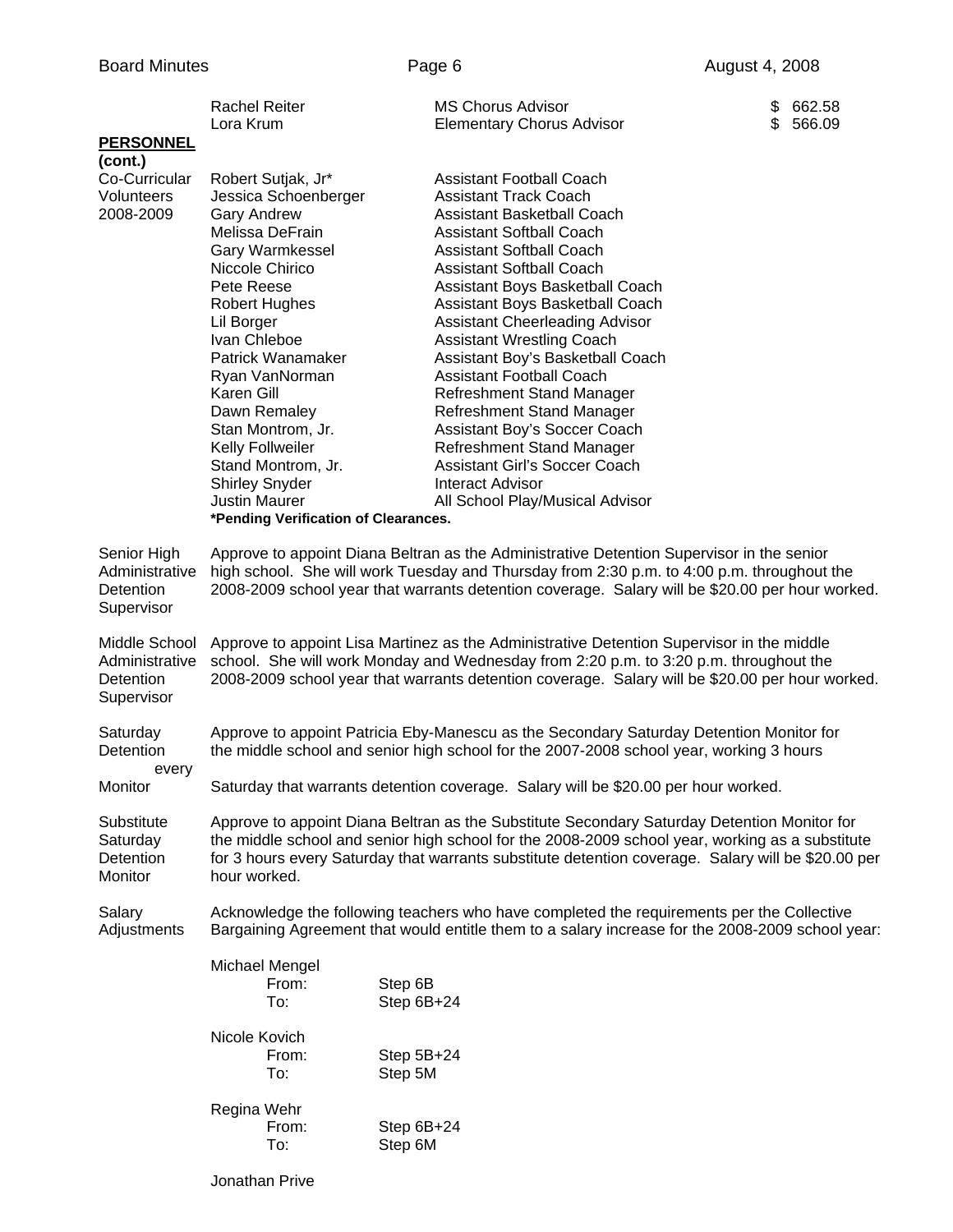|                              | From:<br>To:                                                                                                                                                                                                                                                                                                                                                                                                                                                                                                                                                                   | Step 7B<br>Step 7B+24                                                                                                                                                                                                                                                                                                                                                                                                                                                                                                                                                                                                                                                                                    |
|------------------------------|--------------------------------------------------------------------------------------------------------------------------------------------------------------------------------------------------------------------------------------------------------------------------------------------------------------------------------------------------------------------------------------------------------------------------------------------------------------------------------------------------------------------------------------------------------------------------------|----------------------------------------------------------------------------------------------------------------------------------------------------------------------------------------------------------------------------------------------------------------------------------------------------------------------------------------------------------------------------------------------------------------------------------------------------------------------------------------------------------------------------------------------------------------------------------------------------------------------------------------------------------------------------------------------------------|
| (cont.)                      | <b>PERSONNEL</b> Douglas Reynolds<br>From:<br>To:                                                                                                                                                                                                                                                                                                                                                                                                                                                                                                                              | Step 5B<br>Step 5B+24                                                                                                                                                                                                                                                                                                                                                                                                                                                                                                                                                                                                                                                                                    |
|                              | Jonathan DeFrain<br>From:<br>To:                                                                                                                                                                                                                                                                                                                                                                                                                                                                                                                                               | Step 5B+24<br>Step 5M                                                                                                                                                                                                                                                                                                                                                                                                                                                                                                                                                                                                                                                                                    |
|                              | Joseph Tout<br>From:<br>To:                                                                                                                                                                                                                                                                                                                                                                                                                                                                                                                                                    | 7B<br>7B+24                                                                                                                                                                                                                                                                                                                                                                                                                                                                                                                                                                                                                                                                                              |
| Professional<br>Contracts    |                                                                                                                                                                                                                                                                                                                                                                                                                                                                                                                                                                                | According to Article II - 1108, subsection (b) of the School Code: "a temporary professional<br>employee, initially employed by a school district on or after June 30, 1996, whose work has<br>been certified by the district superintendent to the secretary of the school district, during the<br>last four (4) month of the third year of such service, as being satisfactory, shall thereafter be a<br>"professional employee" within the meaning of this article." Therefore, it is recommended to<br>approve "professional employee" status as per the school code for the following teachers,<br>who have satisfactorily completed three years of service to the Northern Lehigh School District: |
|                              | Amanda Beer<br>Diane Saeger<br>Lauri McWilliams                                                                                                                                                                                                                                                                                                                                                                                                                                                                                                                                | <b>Beverly Overholt</b><br>Eric Schmidt<br>Amy Zeiser                                                                                                                                                                                                                                                                                                                                                                                                                                                                                                                                                                                                                                                    |
| Substitute-<br>Instructional |                                                                                                                                                                                                                                                                                                                                                                                                                                                                                                                                                                                | Approve the following substitute teachers for the 2008-2009 school year at the 2008-2009<br>substitute teacher rates as approved on the Supplementary Personnel Salary Schedule:                                                                                                                                                                                                                                                                                                                                                                                                                                                                                                                         |
|                              | Jeremy Battista - Biology<br>Samantha Bechtel - Elementary<br>Michele Custer - Elementary<br>Joan DeSousa - Elementary<br>Cynthia Fritzinger - Elementary<br>Lisa Goad - English & Special Education<br>Ricky Guth - All Subjects<br>Andrew Kern - All Subjects<br>Katherine Kern - Elementary<br>Lori King - Elementary<br>Amber Kistler - Elementary<br>Bryan Kresley - Social Studies<br>Robert Kutney - Elementary<br>James Labosky - Elementary K-6<br>Melissa Ludwig - Elementary<br>Kimberly Rentschler - Elementary<br>Linda Sarver - Art<br>Jane Wessner - Elementary | Kenneth Cressman - Accounting, Marketing, Distributive Ed<br>Marissa Walters - Elementary & Special Education                                                                                                                                                                                                                                                                                                                                                                                                                                                                                                                                                                                            |
| Substitute<br>Aides          | Nicole Evans<br>Desaida Goss<br>Maureen McCullion<br>Kathleen Troxell<br><b>Kathy Yelinek</b><br>*Pending Verification of Clearances.                                                                                                                                                                                                                                                                                                                                                                                                                                          | Approve the following individuals as substitute secretaries/aides for the 2008-2009 school year<br>at the 2008-2009 substitute rate as approved on the Supplementary Personnel Salary Schedule:<br>Catherine Faenza*<br><b>Lilly Horwith</b><br><b>Christine Sigley</b><br>Judith VanHorn                                                                                                                                                                                                                                                                                                                                                                                                                |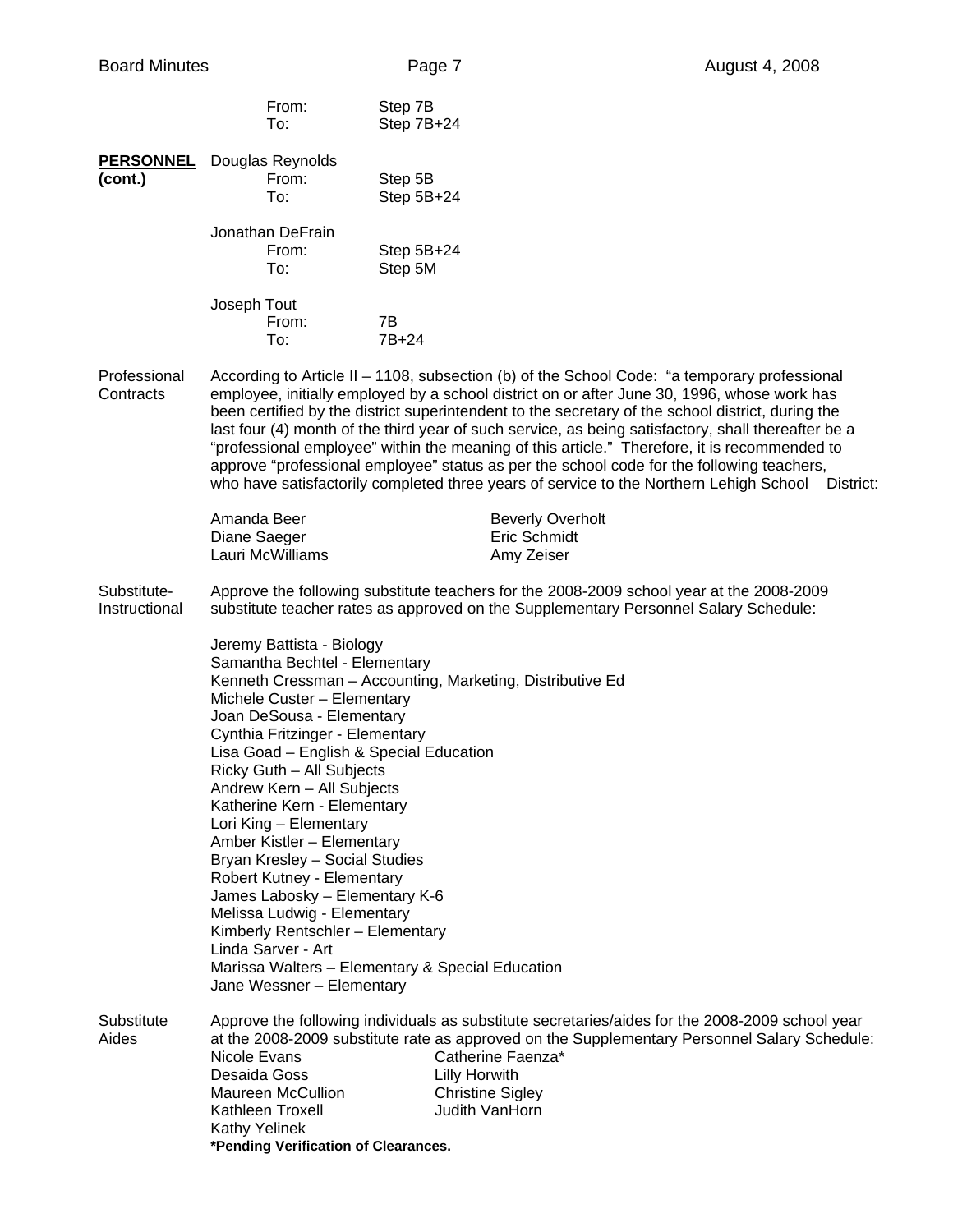# **PERSONNEL (cont.)**  Substitute Approve the following individuals as substitute cafeteria workers for the 2008-2009 school year Cafeteria at the 2008-2009 substitute rate as approved on the Supplementary Personnel Salary Schedule: Rosa George **Lilly Horwith** Christine Sigley Kathleen Troxell Judith VanHorn Dorothy Weber Substitute Approve the following individuals as substitute custodians for the 2008-2009 school year at the Custodians 2008-2009 substitute rate as approved on the Supplementary Personnel Salary Schedule: Wendy Green Richard Handwerk Rebecca Herring **Randy Muniz** Randy Muniz Richard Sensinger Appointment- Jeremy Melber Admin. Assignment: Business Manager, replacing Lisa Blank who resigned Salary: \$75,000 Effective Date: August 18, 2008 YEA: Mr. Dengler, Mr. Dorshimer, Mr. Follweiler, Mrs. Ganser, Mrs. Kulp, Mr. Williams, Mr. Hartman (7) NAY: None (0) **CONFER-** Mr. Williams made a motion, which was seconded by Mr. Dengler, that the Board of Education **ENCES** approves the following conference item: Diane Ruff – School Nutrition Association of Pennsylvania 2008 Annual Conference, "Come Join the Magic" – October 20-23, 2008 – Seven Springs, PA –Registration: \$300.00, Lodging: \$516.15, Travel: \$237.35 – Total Approximate Cost: \$1,053.50 – Funding: Cafeteria Budget YEA: Mr. Dengler, Mr. Dorshimer, Mr. Follweiler, Mrs. Ganser, Mrs. Kulp, Mr. Williams, Mr. Hartman (7) NAY: None (0) **POLICY** Mrs. Ganser made a motion, which was seconded by Mr. Williams, that the Board of Education approves the following policy items: Board Approve new school board policy #335 – Administrative Employees – Family and Medical Policy Leaves, as presented after first reading. Second Reading Approve recommended administrative regulations #335-AR, #335-AR-1, #335-AR-2 and #335-AR-3, as presented after first reading. Approve new school board policy #435 – Professional Employees – Family and Medical Leaves, as presented after first reading. Approve recommended administrative regulations #435-AR, #435-AR-1, #435-AR-2 and #435-AR-3, as presented after first reading. Approve new school board policy #535 – Administrative Employees – Family and Medical Leaves, as presented after first reading. Approve recommended administrative regulations #535-AR, #535-AR-1, #535-AR-2 and

#535-AR-3, as presented after first reading.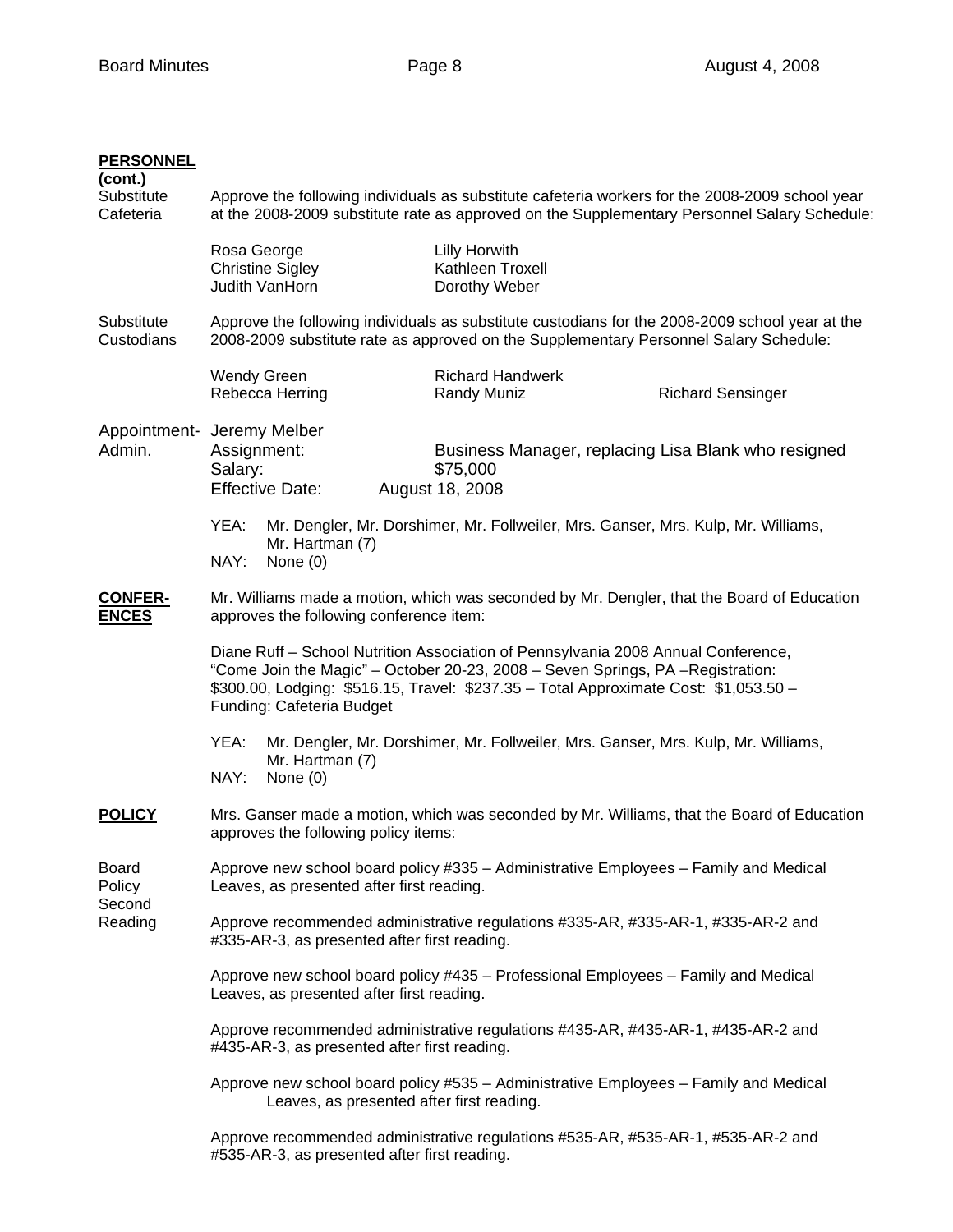Approve school board policy #815 – Operations – Acceptable Use of Internet and Information Systems, as presented after first reading.

|                                                                                                                                                      | David Carroll<br>Andrea Fella                                                                                                                                                                                                                                                                                                                                                                                                                                                                                                                                                                                                                                                                                                                                                                                                                                                                         | <b>Tracy Ettinger</b>                                                                                                                                                                                                                 | Lisa Colicigno<br><b>Rachel Reiter</b><br>Jillian Mlynek                                                                                                                                                                                                                                                                                | \$750.00<br>\$750.00<br>\$750.00                                                                                                                                                                                                                                        |  |
|------------------------------------------------------------------------------------------------------------------------------------------------------|-------------------------------------------------------------------------------------------------------------------------------------------------------------------------------------------------------------------------------------------------------------------------------------------------------------------------------------------------------------------------------------------------------------------------------------------------------------------------------------------------------------------------------------------------------------------------------------------------------------------------------------------------------------------------------------------------------------------------------------------------------------------------------------------------------------------------------------------------------------------------------------------------------|---------------------------------------------------------------------------------------------------------------------------------------------------------------------------------------------------------------------------------------|-----------------------------------------------------------------------------------------------------------------------------------------------------------------------------------------------------------------------------------------------------------------------------------------------------------------------------------------|-------------------------------------------------------------------------------------------------------------------------------------------------------------------------------------------------------------------------------------------------------------------------|--|
|                                                                                                                                                      |                                                                                                                                                                                                                                                                                                                                                                                                                                                                                                                                                                                                                                                                                                                                                                                                                                                                                                       | <b>Helping Teacher</b>                                                                                                                                                                                                                | Inductee                                                                                                                                                                                                                                                                                                                                | Stipend                                                                                                                                                                                                                                                                 |  |
| Induction<br>Program                                                                                                                                 | Approve the following teachers as helping teachers in the Northern Lehigh School District<br>Induction Program for the 2008-2009 school year:                                                                                                                                                                                                                                                                                                                                                                                                                                                                                                                                                                                                                                                                                                                                                         |                                                                                                                                                                                                                                       |                                                                                                                                                                                                                                                                                                                                         |                                                                                                                                                                                                                                                                         |  |
| Agreement<br>IEP's<br>Margaret<br>Swanson                                                                                                            | Approve to authorize proper officials to enter into an agreement between the Northern Lehigh<br>School District and Margaret Swanson, CRNP for the purpose of medical review and<br>authorization of IEP"s (Individualized Educational Programs) for students.                                                                                                                                                                                                                                                                                                                                                                                                                                                                                                                                                                                                                                        |                                                                                                                                                                                                                                       |                                                                                                                                                                                                                                                                                                                                         |                                                                                                                                                                                                                                                                         |  |
| <b>TION</b><br>Agreement<br>Kutztown<br>allows University<br>their Student<br>2008 and will Teacher<br>Program                                       |                                                                                                                                                                                                                                                                                                                                                                                                                                                                                                                                                                                                                                                                                                                                                                                                                                                                                                       | end June 30, 2013.                                                                                                                                                                                                                    | School District and Kutztown University for a teacher preparation<br>practicum hours needed for graduation.                                                                                                                                                                                                                             | Approve to authorize proper officials to execute an Affiliation Agreement between Northern Lehigh<br>program. This program<br>students at Kutztown University to student teach in our district in order for them to complete<br>This agreement will commence on July 1, |  |
| <b>CURRIC-</b><br><b>ULUM</b><br><b>AND</b><br><b>INSTRUC-</b>                                                                                       |                                                                                                                                                                                                                                                                                                                                                                                                                                                                                                                                                                                                                                                                                                                                                                                                                                                                                                       |                                                                                                                                                                                                                                       | Mr. Dengler made a motion, which was seconded by Mr. Dorshimer, that the Board of<br>Education approves the following curriculum and instruction items:                                                                                                                                                                                 |                                                                                                                                                                                                                                                                         |  |
|                                                                                                                                                      | YEA:<br>NAY:                                                                                                                                                                                                                                                                                                                                                                                                                                                                                                                                                                                                                                                                                                                                                                                                                                                                                          | Mr. Hartman (7)<br>None (0)                                                                                                                                                                                                           | Mr. Dengler, Mr. Dorshimer, Mr. Follweiler, Mrs. Ganser, Mrs. Kulp, Mr. Williams,                                                                                                                                                                                                                                                       |                                                                                                                                                                                                                                                                         |  |
| Special<br>Education<br>Agreement<br>Salisbury<br>Township SD                                                                                        |                                                                                                                                                                                                                                                                                                                                                                                                                                                                                                                                                                                                                                                                                                                                                                                                                                                                                                       |                                                                                                                                                                                                                                       | Approve to authorize proper officials to enter into an agreement for one Northern Lehigh<br>School District special education student to attend Salisbury Township School District in<br>accordance with the promises and covenants contained in the agreement. This<br>agreement is effective September 1, 2008 through July 30, 2009. |                                                                                                                                                                                                                                                                         |  |
| German<br>Exchange<br>Program<br>Expected<br>as deemed<br>students will<br>will coincide with<br>months. Trip<br>request liability<br>first exchange | Mrs. Lana Schmidt, high school German teacher, has submitted a request for the<br>continuation of the Student Exchange Program between interested students from the<br>Northern Lehigh School District and the Eduard Spraenger Gymnasium in Landau,<br>Germany. German students will be arriving at Northern Lehigh School District on<br>Thursday, September 25, 2008 and stay until Monday, October 6, 2008.<br>expenses to the district will be substitute coverage for the hosting teacher<br>necessary and bus expenses for day trips as budgeted. Northern Lehigh<br>travel to Germany at the end of the 2008-2009 school year, at a time that<br>the school year in the Rheinland-Platinate, preferably during the summer<br>participants will be responsible for all expenses; however, they do<br>insurance coverage for the entire group, as has been granted since their<br>trip in 1984. |                                                                                                                                                                                                                                       |                                                                                                                                                                                                                                                                                                                                         |                                                                                                                                                                                                                                                                         |  |
| <b>POLICY</b><br>(cont.)<br>Homebound<br>Instruction                                                                                                 |                                                                                                                                                                                                                                                                                                                                                                                                                                                                                                                                                                                                                                                                                                                                                                                                                                                                                                       | It is recommended that he Board of Education grant homebound instruction for a<br>Kindergarten student, Student No. 2190017, for five hours per week, effective September<br>2, 2008 and continuing for an indefinite amount of time. |                                                                                                                                                                                                                                                                                                                                         |                                                                                                                                                                                                                                                                         |  |

 YEA: Mr. Dengler, Mr. Dorshimer, Mr. Follweiler, Mrs. Ganser, Mrs. Kulp, Mr. Williams, Mr. Hartman (7)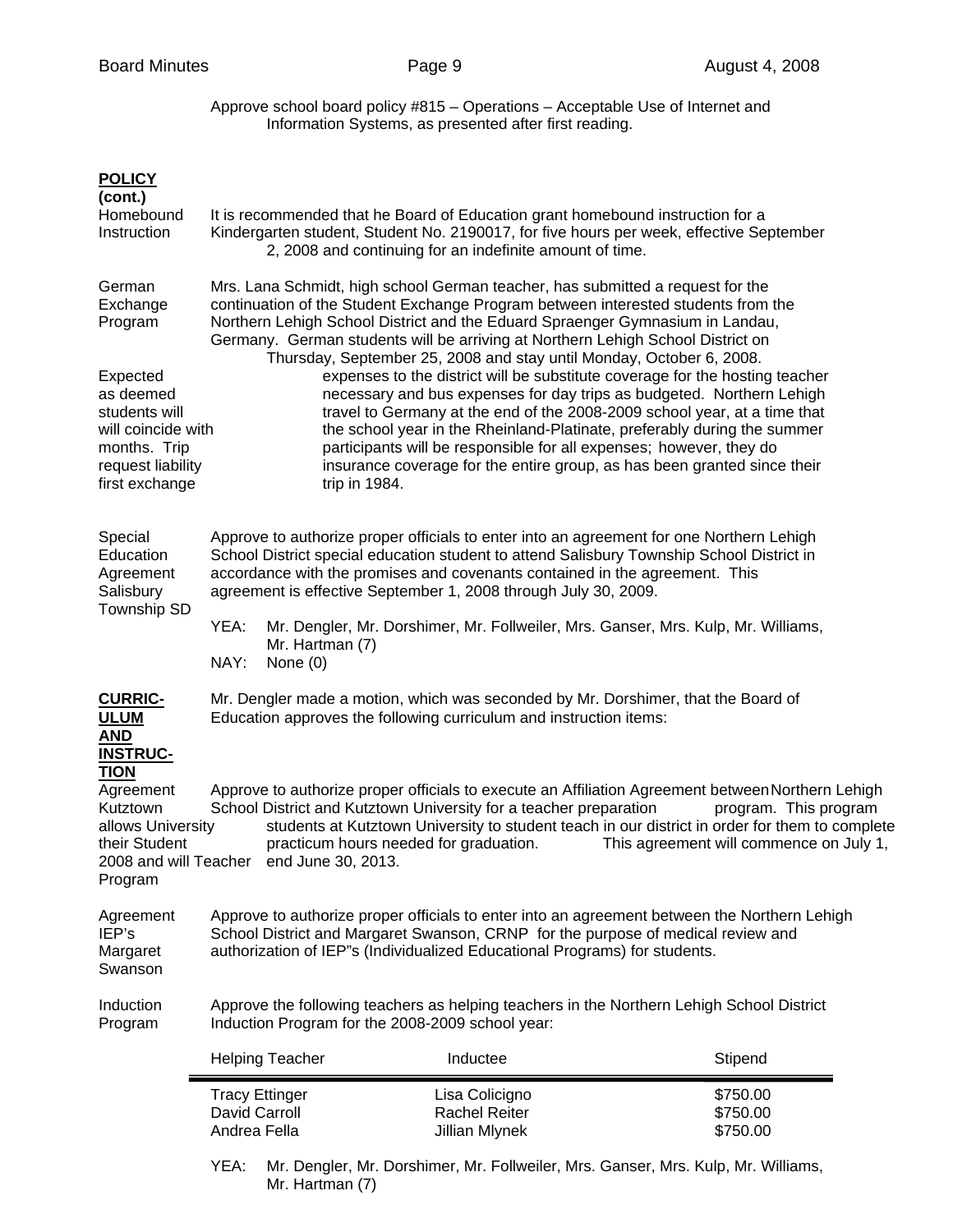NAY: None (0)

| OLD<br><b>BUSINESS</b>                             | Mrs. Kulp commented that the renovations to the two trailers located behind the middle school<br>has been completed. She stated that this was a collaboration effort between the school district<br>and NLYAA and it is a great example of how the district and NLYAA linked forces to get<br>something done. She also shared pictures of the finished project with board members. |  |  |  |  |
|----------------------------------------------------|------------------------------------------------------------------------------------------------------------------------------------------------------------------------------------------------------------------------------------------------------------------------------------------------------------------------------------------------------------------------------------|--|--|--|--|
| <b>FINANCIAL</b><br>Education                      | Mr. Follweiler made a motion, which was seconded by Mr. Williams, that the Board of<br>approves the following financial items:                                                                                                                                                                                                                                                     |  |  |  |  |
| Closing<br>Class of 2008<br>Account                | Approve the request of the senior high school to close the Class of 2008 account in accordance<br>with the Student Activities Account guidelines. The account balance is \$589.41 and the Class<br>of 2008 is recommending that the funds be distributed into the After Graduation Party Account.                                                                                  |  |  |  |  |
| Bethesda Day<br>Treatment<br>Center<br>Daily Rates | Approve the daily tuition rates of \$49.29 for the Bethesda Day Treatment Center, Inc. The<br>Agreement of Service with Bethesda was previously approved for the 2008-2009 school year on<br>April 7, 2008.                                                                                                                                                                        |  |  |  |  |
| School<br>Dentist                                  | Approve to appoint Dr. Harry Schleifer of Professional Dental Associates as the school dentist<br>for the 2008-2009 school year at the quoted fee of \$1.00 per dental exam needed.                                                                                                                                                                                                |  |  |  |  |
| School<br>Physician                                | Approve to appoint Dr. Nicole Sully and Dr. Amy Steigerwalt of Parkland Family Health Center<br>as school physicians for the 2008-2009 school year. The fee for grade level physicals will be<br>\$20.00 per physical needed. Consultant services will be provided at no charge.                                                                                                   |  |  |  |  |
| Abatements/<br>Exonerations                        | Approve abatement/exoneration requests of per capita taxes, for the residents that fall<br>within the guidelines, as presented.                                                                                                                                                                                                                                                    |  |  |  |  |
|                                                    | YEA:<br>Mr. Dengler, Mr. Dorshimer, Mr. Follweiler, Mrs. Ganser, Mr. Green, Mrs. Kulp,<br>Mr. Williams, Mr. Hartman (7)<br>NAY:<br>None $(0)$                                                                                                                                                                                                                                      |  |  |  |  |
| <b>LEGAL</b><br>prior                              | Mr. Dorshimer stated that he received a letter from Attorney Stopp reminding the district that a<br>board gave KOZ property tax relief status to some properties within our school district and that<br>there will come a time that these properties should go back on our tax roles.                                                                                              |  |  |  |  |
| <b>CORRES-</b><br><b>PONDENCE</b>                  | Mr. Dorshimer introduced Mr. Jeremy Melber who was hired this evening as the new Business<br>Manager for the district.                                                                                                                                                                                                                                                             |  |  |  |  |
| <b>INFOR-</b><br><b>MATION</b>                     | Minutes of the Lehigh Career & Technical Institute Joint Operating Committee meeting held on<br>May 28, 2008 and the LCTI Director's Report for June 2008 were distributed.                                                                                                                                                                                                        |  |  |  |  |
|                                                    | Minutes of the Lehigh Carbon Community College Board of Trustees meeting held on June 5,<br>2008 were distributed.                                                                                                                                                                                                                                                                 |  |  |  |  |
| 19,                                                | Minutes of the Carbon Lehigh Intermediate Unit 21 Board of Directors meeting held on May<br>2008 & June 16, 2008 were distributed.                                                                                                                                                                                                                                                 |  |  |  |  |
| <b>RECOG-</b><br><b>NITION OF</b><br><b>GUESTS</b> | Mrs. Ganser stated that after next weeks board meeting there will be a meet and greet for the<br>community to meet the new superintendent Mr. Michael Michaels.                                                                                                                                                                                                                    |  |  |  |  |